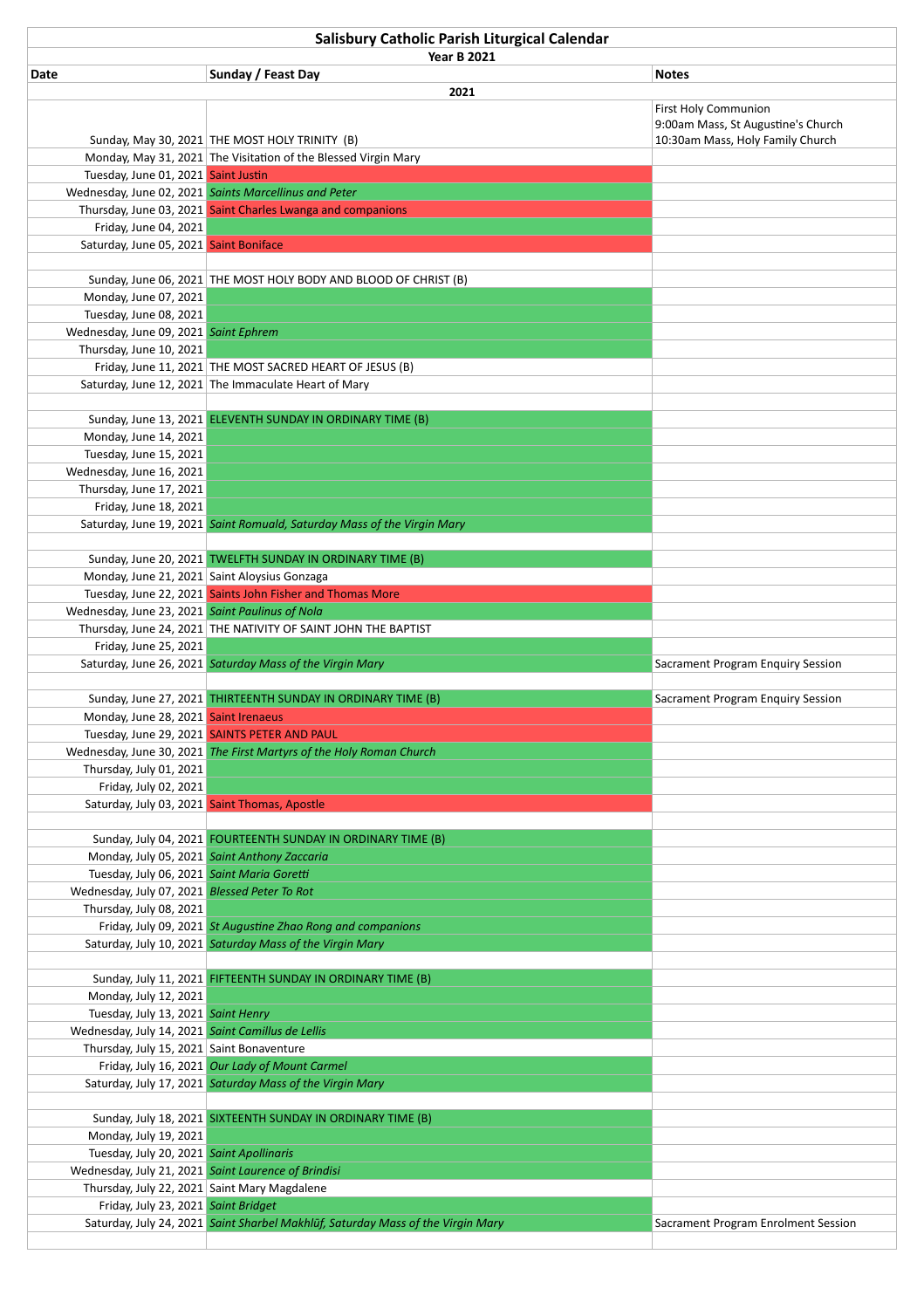| Salisbury Catholic Parish Liturgical Calendar                                     |                                                                                            |                                        |  |  |  |
|-----------------------------------------------------------------------------------|--------------------------------------------------------------------------------------------|----------------------------------------|--|--|--|
|                                                                                   | <b>Year B 2021</b>                                                                         |                                        |  |  |  |
| Date                                                                              | Sunday / Feast Day                                                                         | <b>Notes</b>                           |  |  |  |
|                                                                                   |                                                                                            | World Day for Grandparents and Elderly |  |  |  |
|                                                                                   | Sunday, July 25, 2021 SEVENTEENTH SUNDAY IN ORDINARY TIME (B)                              | Sacrament Program Enrolment Session    |  |  |  |
|                                                                                   | Monday, July 26, 2021 Saints Joachim and Anne                                              |                                        |  |  |  |
| Tuesday, July 27, 2021<br>Wednesday, July 28, 2021                                |                                                                                            |                                        |  |  |  |
|                                                                                   | Thursday, July 29, 2021 Saints Martha, Mary and Lazarus                                    |                                        |  |  |  |
|                                                                                   | Friday, July 30, 2021 Saint Peter Chrysologus                                              |                                        |  |  |  |
|                                                                                   | Saturday, July 31, 2021 Saint Ignatius of Loyola                                           |                                        |  |  |  |
|                                                                                   |                                                                                            |                                        |  |  |  |
|                                                                                   | Sunday, August 01, 2021 EIGHTEENTH SUNDAY IN ORDINARY TIME (B)                             |                                        |  |  |  |
|                                                                                   | Monday, August 02, 2021 Saint Eusebius of Vercelli, Saint Peter Julian Eymard              |                                        |  |  |  |
| Tuesday, August 03, 2021 Saint Dominic                                            |                                                                                            |                                        |  |  |  |
| Wednesday, August 04, 2021 Saint John Vianney                                     |                                                                                            |                                        |  |  |  |
|                                                                                   | Thursday, August 05, 2021 The Dedication of the Basilica of St Mary Major                  |                                        |  |  |  |
|                                                                                   | Friday, August 06, 2021 The Transfiguration of the Lord                                    |                                        |  |  |  |
|                                                                                   | Saturday, August 07, 2021 Saint Sixtus II, Saint Cajetan, Saturday Mass of the Virgin Mary | Sacrament Program begins               |  |  |  |
|                                                                                   |                                                                                            |                                        |  |  |  |
|                                                                                   | Sunday, August 08, 2021 SAINT MARY OF THE CROSS                                            |                                        |  |  |  |
|                                                                                   | Monday, August 09, 2021 Saint Teresa Benedicta of the Cross                                |                                        |  |  |  |
| Tuesday, August 10, 2021 Saint Lawrence                                           |                                                                                            |                                        |  |  |  |
| Wednesday, August 11, 2021 Saint Clare                                            | Thursday, August 12, 2021 Saint Jane Frances de Chantal                                    |                                        |  |  |  |
|                                                                                   | Friday, August 13, 2021 Saints Pontian and Hippolytus                                      |                                        |  |  |  |
|                                                                                   | Saturday, August 14, 2021 Saint Maximilian Mary Kolbe                                      |                                        |  |  |  |
|                                                                                   |                                                                                            |                                        |  |  |  |
|                                                                                   | Sunday, August 15, 2021 THE ASSUMPTION OF THE BLESSED VIRGIN MARY                          | Holy Day of Obligation                 |  |  |  |
|                                                                                   | Monday, August 16, 2021 Saint Stephen of Hungary                                           |                                        |  |  |  |
| Tuesday, August 17, 2021                                                          |                                                                                            |                                        |  |  |  |
| Wednesday, August 18, 2021                                                        |                                                                                            |                                        |  |  |  |
| Thursday, August 19, 2021 Saint John Eudes                                        |                                                                                            |                                        |  |  |  |
| Friday, August 20, 2021 Saint Bernard                                             |                                                                                            |                                        |  |  |  |
| Saturday, August 21, 2021 Saint Pius X                                            |                                                                                            |                                        |  |  |  |
|                                                                                   |                                                                                            |                                        |  |  |  |
|                                                                                   | Sunday, August 22, 2021 TWENTY-FIRST SUNDAY IN ORDINARY TIME (B)                           |                                        |  |  |  |
| Monday, August 23, 2021 Saint Rose of Lima                                        |                                                                                            |                                        |  |  |  |
| Tuesday, August 24, 2021 Saint Bartholomew                                        |                                                                                            |                                        |  |  |  |
|                                                                                   | Wednesday, August 25, 2021 Saint Louis, Saint Joseph of Calasanz                           |                                        |  |  |  |
| Thursday, August 26, 2021                                                         |                                                                                            |                                        |  |  |  |
| Friday, August 27, 2021 Saint Monica<br>Saturday, August 28, 2021 Saint Augustine |                                                                                            | Feast of St Augustine                  |  |  |  |
|                                                                                   |                                                                                            |                                        |  |  |  |
|                                                                                   | Sunday, August 29, 2021 TWENTY-SECOND SUNDAY IN ORDINARY TIME (B)                          | Social Justice Sunday                  |  |  |  |
| Monday, August 30, 2021                                                           |                                                                                            |                                        |  |  |  |
| Tuesday, August 31, 2021                                                          |                                                                                            |                                        |  |  |  |
| Wednesday, September 01, 2021                                                     |                                                                                            |                                        |  |  |  |
| Thursday, September 02, 2021                                                      |                                                                                            |                                        |  |  |  |
|                                                                                   | Friday, September 03, 2021 Saint Gregory the Great, Ember Day                              |                                        |  |  |  |
|                                                                                   | Saturday, September 04, 2021 Saturday Mass of the Virgin Mary                              |                                        |  |  |  |
|                                                                                   |                                                                                            |                                        |  |  |  |
|                                                                                   | Sunday, September 05, 2021 TWENTY-THIRD SUNDAY IN ORDINARY TIME (B)                        | Fathers' Day                           |  |  |  |
| Monday, September 06, 2021                                                        |                                                                                            |                                        |  |  |  |
| Tuesday, September 07, 2021                                                       |                                                                                            |                                        |  |  |  |
|                                                                                   | Wednesday, September 08, 2021 The Nativity of the Blessed Virgin Mary                      |                                        |  |  |  |
| Thursday, September 09, 2021 Saint Peter Claver                                   |                                                                                            |                                        |  |  |  |
| Friday, September 10, 2021                                                        |                                                                                            |                                        |  |  |  |
|                                                                                   | Saturday, September 11, 2021 Saturday Mass of the Virgin Mary                              |                                        |  |  |  |
|                                                                                   |                                                                                            |                                        |  |  |  |
| Monday, September 13, 2021 Saint John Chrysostom                                  | Sunday, September 12, 2021 TWENTY-FOURTH SUNDAY IN ORDINARY TIME (B)                       | Child Protection Sunday                |  |  |  |
|                                                                                   | Tuesday, September 14, 2021 The Exaltation of the Holy Cross                               |                                        |  |  |  |
| Wednesday, September 15, 2021 Our Lady of Sorrows                                 |                                                                                            |                                        |  |  |  |
| Thursday, September 16, 2021 Saints Cornelius and Cyprian                         |                                                                                            |                                        |  |  |  |
|                                                                                   | Friday, September 17, 2021 Saint Robert Bellarmine, Saint Hildegard of Bingen              |                                        |  |  |  |
|                                                                                   | Saturday, September 18, 2021 Saturday Mass of the Virgin Mary                              |                                        |  |  |  |
|                                                                                   |                                                                                            |                                        |  |  |  |
|                                                                                   | Sunday, September 19, 2021 TWENTY-FIFTH SUNDAY IN ORDINARY TIME (B)                        |                                        |  |  |  |
|                                                                                   | Monday, September 20, 2021 Saints Andrew Kim Taegon and Paul Chong Hasang and companions   |                                        |  |  |  |
| Tuesday, September 21, 2021 Saint Matthew                                         |                                                                                            |                                        |  |  |  |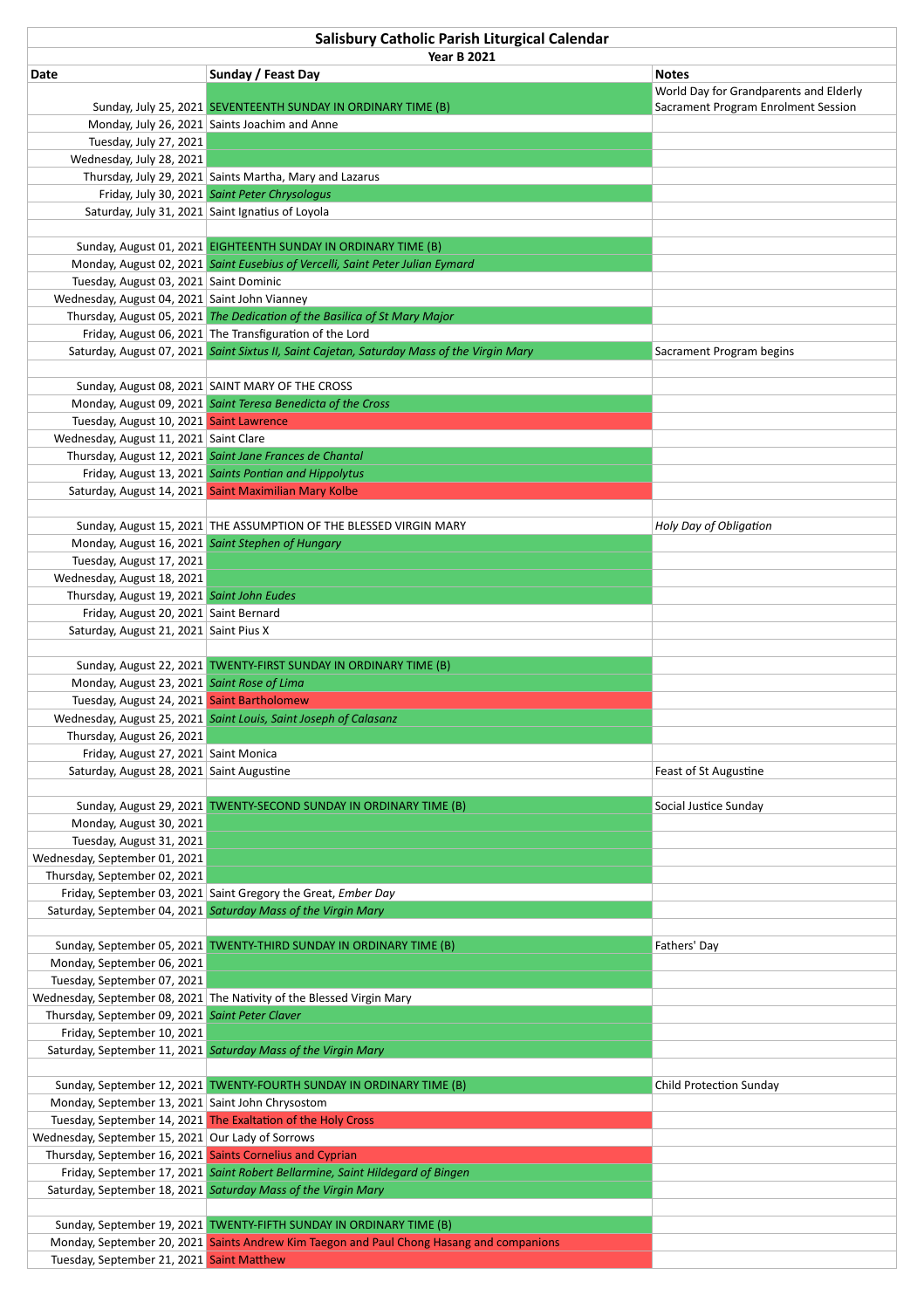| Salisbury Catholic Parish Liturgical Calendar                                   |                                                                                                               |                                                             |  |  |
|---------------------------------------------------------------------------------|---------------------------------------------------------------------------------------------------------------|-------------------------------------------------------------|--|--|
|                                                                                 | <b>Year B 2021</b>                                                                                            |                                                             |  |  |
| Date                                                                            | Sunday / Feast Day                                                                                            | <b>Notes</b>                                                |  |  |
| Wednesday, September 22, 2021                                                   |                                                                                                               |                                                             |  |  |
| Thursday, September 23, 2021 Saint Pius of Pietrelcina                          |                                                                                                               |                                                             |  |  |
| Friday, September 24, 2021                                                      | Saturday, September 25, 2021 Saturday Mass of the Virgin Mary                                                 |                                                             |  |  |
|                                                                                 |                                                                                                               |                                                             |  |  |
|                                                                                 |                                                                                                               |                                                             |  |  |
|                                                                                 | Sunday, September 26, 2021 TWENTY-SIXTH SUNDAY IN ORDINARY TIME (B)                                           | Refugee and Migrant Sunday                                  |  |  |
| Monday, September 27, 2021 Saint Vincent de Paul                                |                                                                                                               |                                                             |  |  |
|                                                                                 | Tuesday, September 28, 2021 Saint Wenceslaus, Saint Lawrence Ruiz and Companions                              |                                                             |  |  |
|                                                                                 | Wednesday, September 29, 2021 Saints Michael, Gabriel and Raphael                                             |                                                             |  |  |
| Thursday, September 30, 2021 Saint Jerome                                       |                                                                                                               |                                                             |  |  |
|                                                                                 | Friday, October 01, 2021 Saint Thérese of the Child Jesus                                                     |                                                             |  |  |
| Saturday, October 02, 2021 The Holy Guardian Angels                             |                                                                                                               |                                                             |  |  |
|                                                                                 |                                                                                                               |                                                             |  |  |
| Monday, October 04, 2021 Saint Francis of Assisi                                | Sunday, October 03, 2021 TWENTY-SEVENTH SUNDAY IN ORDINARY TIME (B)                                           | Daylight Saving begins                                      |  |  |
| Tuesday, October 05, 2021 Saint Faustina Kowalska                               |                                                                                                               |                                                             |  |  |
| Wednesday, October 06, 2021 Saint Bruno                                         |                                                                                                               |                                                             |  |  |
| Thursday, October 07, 2021 Our Lady of the Rosary                               |                                                                                                               |                                                             |  |  |
| Friday, October 08, 2021                                                        |                                                                                                               |                                                             |  |  |
|                                                                                 | Saturday, October 09, 2021 Saints Denis and companions, Saint John Leonardi, Saturday Mass of the Virgin Mary |                                                             |  |  |
|                                                                                 |                                                                                                               |                                                             |  |  |
|                                                                                 | Sunday, October 10, 2021 TWENTY-EIGHTH SUNDAY IN ORDINARY TIME (B)                                            |                                                             |  |  |
| Monday, October 11, 2021 Saint John XXIII                                       |                                                                                                               |                                                             |  |  |
| Tuesday, October 12, 2021                                                       |                                                                                                               |                                                             |  |  |
| Wednesday, October 13, 2021                                                     |                                                                                                               |                                                             |  |  |
| Thursday, October 14, 2021 Saint Callistus I                                    |                                                                                                               |                                                             |  |  |
| Friday, October 15, 2021 Saint Teresa of Jesus                                  | Saturday, October 16, 2021 Saint Hedwig, Saint Margaret Mary Alacoque, Saturday Mass of the Virgin Mary       |                                                             |  |  |
|                                                                                 |                                                                                                               |                                                             |  |  |
|                                                                                 | Sunday, October 17, 2021 TWENTY-NINTH SUNDAY IN ORDINARY TIME (B)                                             | <b>Mission Sunday</b>                                       |  |  |
| Monday, October 18, 2021 Saint Luke                                             |                                                                                                               |                                                             |  |  |
|                                                                                 | Tuesday, October 19, 2021 Saints John de Brébeuf and Isaac Jogues, Saint Paul of the Cross                    |                                                             |  |  |
| Wednesday, October 20, 2021                                                     |                                                                                                               |                                                             |  |  |
| Thursday, October 21, 2021                                                      |                                                                                                               |                                                             |  |  |
| Friday, October 22, 2021 Saint John Paul II                                     |                                                                                                               |                                                             |  |  |
|                                                                                 | Saturday, October 23, 2021 Saint John of Capistrano, Saturday Mass of the Virgin Mary                         |                                                             |  |  |
|                                                                                 |                                                                                                               |                                                             |  |  |
|                                                                                 | Sunday, October 24, 2021 THIRTIETH SUNDAY IN ORDINARY TIME (B)                                                |                                                             |  |  |
| Monday, October 25, 2021<br>Tuesday, October 26, 2021                           |                                                                                                               |                                                             |  |  |
| Wednesday, October 27, 2021                                                     |                                                                                                               | Childrens' Day                                              |  |  |
| Thursday, October 28, 2021 Saints Simon and Jude                                |                                                                                                               |                                                             |  |  |
| Friday, October 29, 2021                                                        |                                                                                                               |                                                             |  |  |
|                                                                                 | Saturday, October 30, 2021 Saturday Mass of the Virgin Mary                                                   |                                                             |  |  |
|                                                                                 |                                                                                                               |                                                             |  |  |
|                                                                                 | Sunday, October 31, 2021 THIRTY-FIRST SUNDAY IN ORDINARY TIME (B)                                             | Grandparents' Day                                           |  |  |
| Monday, November 01, 2021 ALL SAINTS                                            |                                                                                                               | November - Remembrance of the Dead                          |  |  |
|                                                                                 | Tuesday, November 02, 2021 THE COMMEMORATION OF ALL THE FAITHFUL DEPARTED                                     |                                                             |  |  |
| Wednesday, November 03, 2021 Saint Martin de Porres                             |                                                                                                               |                                                             |  |  |
| Thursday, November 04, 2021 Saint Charles Borromeo<br>Friday, November 05, 2021 |                                                                                                               |                                                             |  |  |
|                                                                                 | Saturday, November 06, 2021 Saturday Mass of the Virgin Mary                                                  |                                                             |  |  |
|                                                                                 |                                                                                                               |                                                             |  |  |
|                                                                                 | Sunday, November 07, 2021 THIRTY-SECOND SUNDAY IN ORDINARY TIME (B)                                           |                                                             |  |  |
| Monday, November 08, 2021                                                       |                                                                                                               |                                                             |  |  |
|                                                                                 | Tuesday, November 09, 2021 The Dedication of the Lateran Basilica                                             |                                                             |  |  |
| Wednesday, November 10, 2021 Saint Leo the Great                                |                                                                                                               |                                                             |  |  |
| Thursday, November 11, 2021 Saint Martin of Tours                               |                                                                                                               |                                                             |  |  |
| Friday, November 12, 2021 Saint Josaphat                                        |                                                                                                               |                                                             |  |  |
|                                                                                 | Saturday, November 13, 2021 Saturday Mass of the Virgin Mary                                                  | Anointing of the Sick Mass<br>9:30am, St Augustine's Church |  |  |
|                                                                                 |                                                                                                               |                                                             |  |  |
|                                                                                 | Sunday, November 14, 2021 THIRTY-THIRD SUNDAY IN ORDINARY TIME (B)                                            |                                                             |  |  |
| Monday, November 15, 2021 Saint Albert the Great                                |                                                                                                               |                                                             |  |  |
|                                                                                 | Tuesday, November 16, 2021 Saint Margaret of Scotland, Saint Gertrude                                         |                                                             |  |  |
| Wednesday, November 17, 2021 Saint Elizabeth of Hungary                         |                                                                                                               |                                                             |  |  |
|                                                                                 | Thursday, November 18, 2021 Dedication of the Basilicas of Saints Peter and Paul                              |                                                             |  |  |